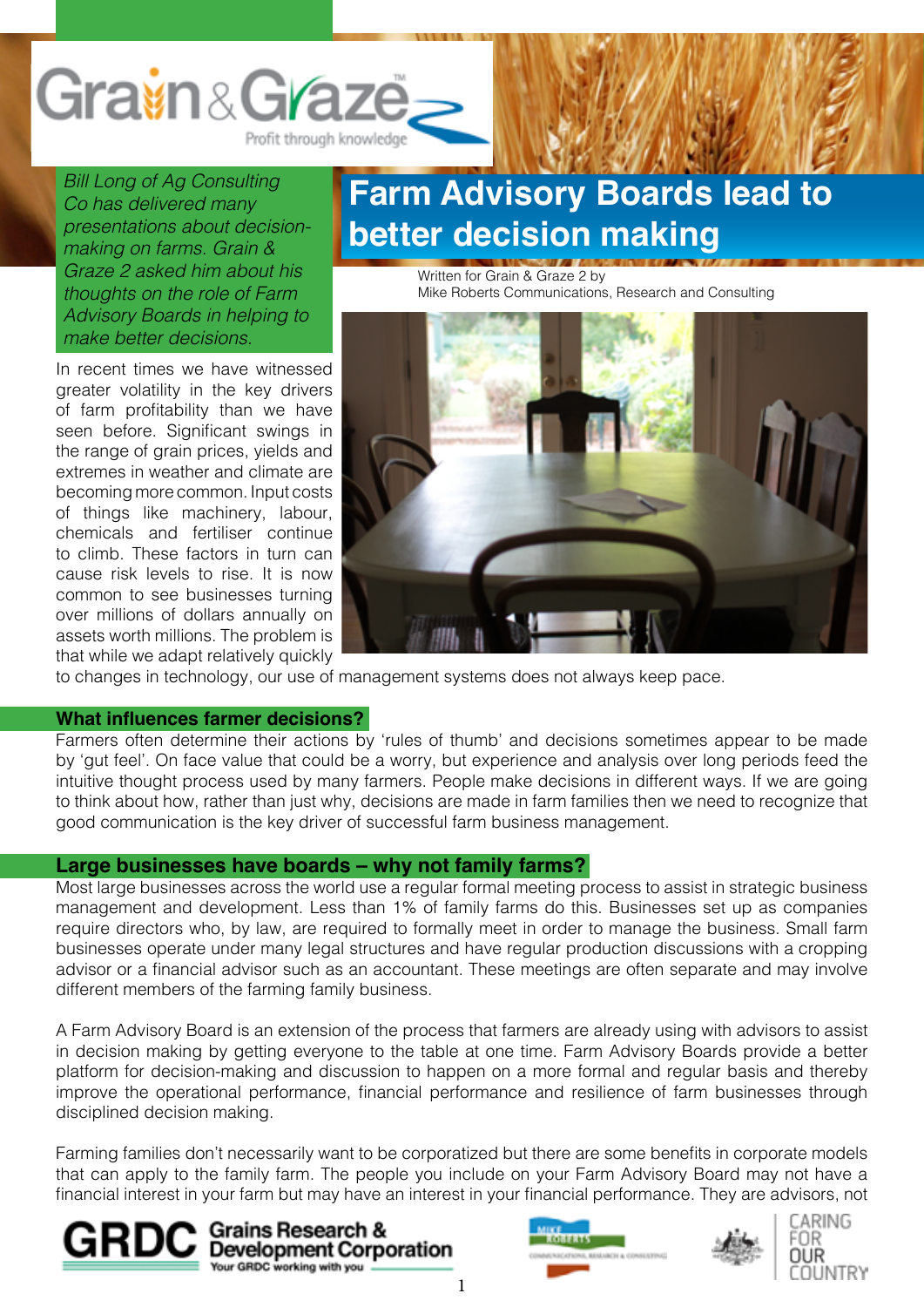directors, and you still make the decisions. Imagine assembling the team of people that you already work with, in a room together, and asking, "How can we work a bit smarter?"

### **Not just for times of crisis**

Often, meetings involving all members of the business are held in times of crisis. This may be a looming succession issue, financial pressure caused by drought, or a major purchase decision such as the farm next-door coming onto the market. Making decisions under such pressures can be stressful.

Board meetings provide a structured, disciplined platform to deal with the myriad of production, financial and personal factors that need to be considered when running a business. They provide a regular opportunity for communication between all business partners and for sharing of visions and goals as well as planning for the future.

Just as farmers invest in the machinery to grow the crops and service it well before busy periods, it is equally important to invest in and service the human resources that actually run the business. Faulty decisionmaking is as damaging to a farm business as faulty and dysfunctional equipment.

### **Who should be on the board? Where do you start?**

People considering the setup of a Farm Advisory Board should look first at the advisors currently servicing their business – the bankers, the accountants, the agronomists and the business management advisor. Why not bring those people to the table to join the family members and have a discussion about a whole range of issues?

### **The key to a good board is a good chairperson!**

Successful boards utilise independent chairs with the skills to facilitate discussion in a way that includes all parties. The usual leader of the farm family group should not take on the role of chairperson. The job requires a particular set of skills, which they may or may not have but they also need to be able to step back from running the meeting in order to think strategically about the business.

An effective chair should have a good understanding of decision-making processes and be able to recognise the influence of bias and prejudice. They might also bring other skills that are important to the business in areas such as finance, production or human resource management. An understanding of the personality types of all the people involved in the board is also useful. This provides an opportunity to recognise differences in the behaviour of individuals, thereby creating an opening to both identify and exploit each other's strengths in order to move forward. Facilitation and interpersonal skills are more important than good accounting or agronomy skills for this task and will improve with practice.

An effective chairperson will let everybody have his or her say and not use an autocratic approach, it about engagement of all members of the group. Choosing the right person should be based on their facilitation skills. You might have a good agronomist but he or she may not be a good facilitator. The same goes for your accountant. You might have to buy in some of that expertise. Look for someone who has demonstrated that they can lead a team of people. The right person can get dialogue happening, reach a consensus, have everybody heard and run a meeting at the same time. You want to achieve the goals and outcomes that your group sets.

A business can fail because people don't want to work in a toxic environment where no one is listening







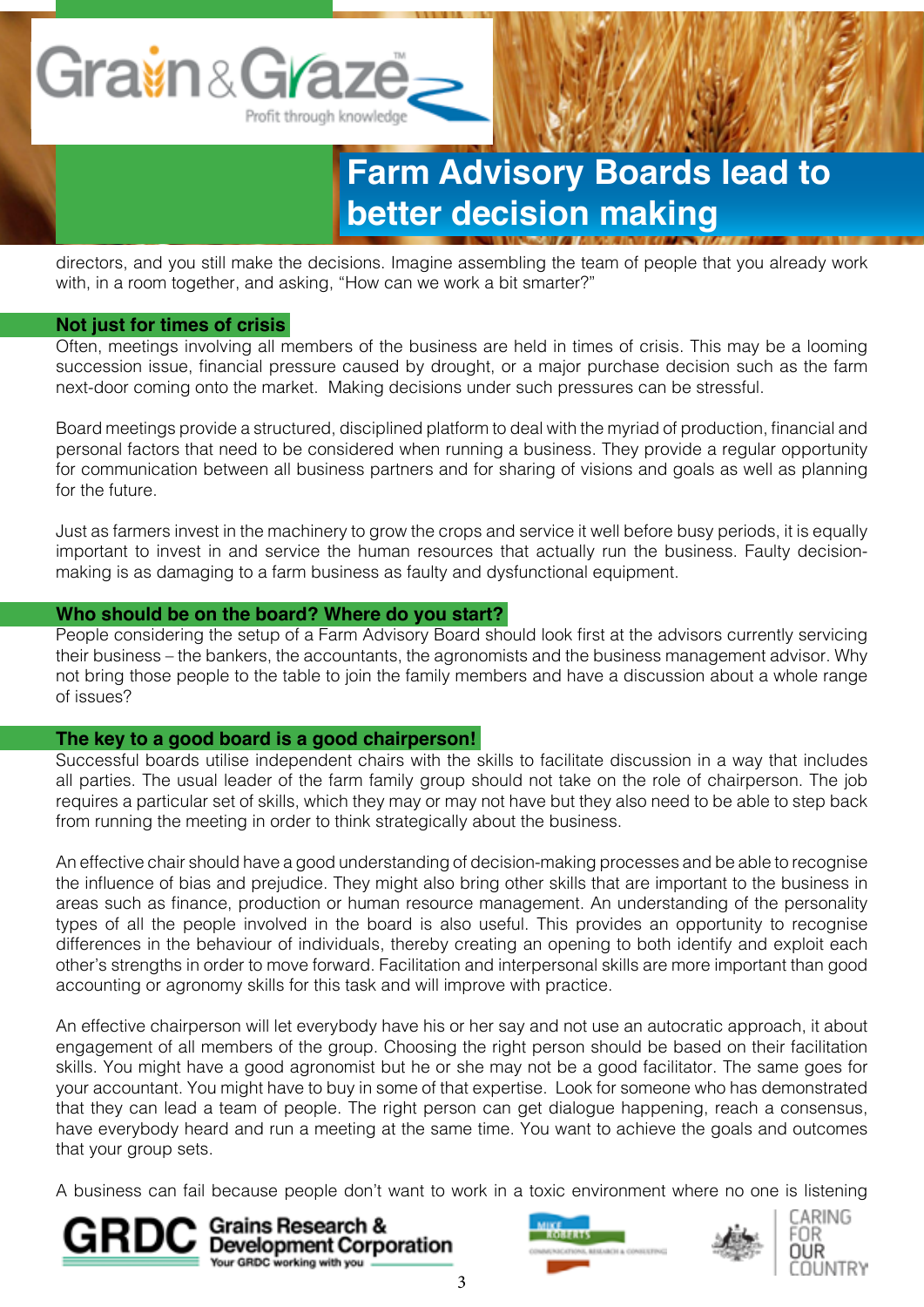

to them or others. Being heard is one of the most powerful things in the business process if regular open dialogue is not already happening at the family level.

Talk to your accountant or other advisors. If they don't think they have the skills, they might know someone who has. You'd want them at the table anyway, so you're not threatening them by asking.

### **Succession?**

A typical family owned and run farm without a board structure, sitting on huge assets buoyed by skyrocketing land values, can often run into succession issues because discussions about equitable transition have never been part of the business plan. Gone are the days when the eldest son might be handed a farm that wasn't worth much, accompanied by a broken down tractor. Now, whoever takes over the farm might be looking at a \$25M asset that other siblings may not have access to. This can lead to some serious family harmony issues. Farm Advisory Boards can assist in calmly planning for these transitions.



*Imagine a scenario where one son wants desperately to be a farmer and another son wants to do something very different with his life, perhaps become a doctor, but still wants to be part of the family farm. That might mean some discussion around how the son can pursue a medical career and perhaps lease part of the farm. What structures might allow for individual freedom and growth in those circumstances and still have regard for the integrity of the farm? This is the kind of important discussion that Farm Advisory Boards can allow to happen.*

### **The Agenda**

The first thing is to set an agenda that suits you. It will likely reflect such things as a seasonal outlook, a machinery inventory and replacement policy, policies around who is doing what in the business, where we want to be in five or ten years and so on.

It all takes time but have the discussion and record it on a white board or butchers' paper. Write down all the names, people's goals and aspirations, and share them amongst the group. That's your team in the room and you'll soon see how it works.

Setting the meeting agenda is important but after a while it becomes a checklist of the key things that you need to discuss on a regular basis. It might include the operational things like, 'how's the season looking?'

*A report from the agronomist might say, "well, we're actually sitting on 120mm of PAW at GS31, we've never*  faced that before. The best we have seen before is 60mm and we've got a long-range forecast saying it's going to be a reasonable finish to the season. We are probably going to need some more nitrogen because the yield *potential will be better than average and maybe some more fungicides."*

At an advisory board meeting everyone will understand that the cash flow might be stretched but that there *is a good reason for it. It will allow mum, dad and grandfather to understand why you are putting on so much* 







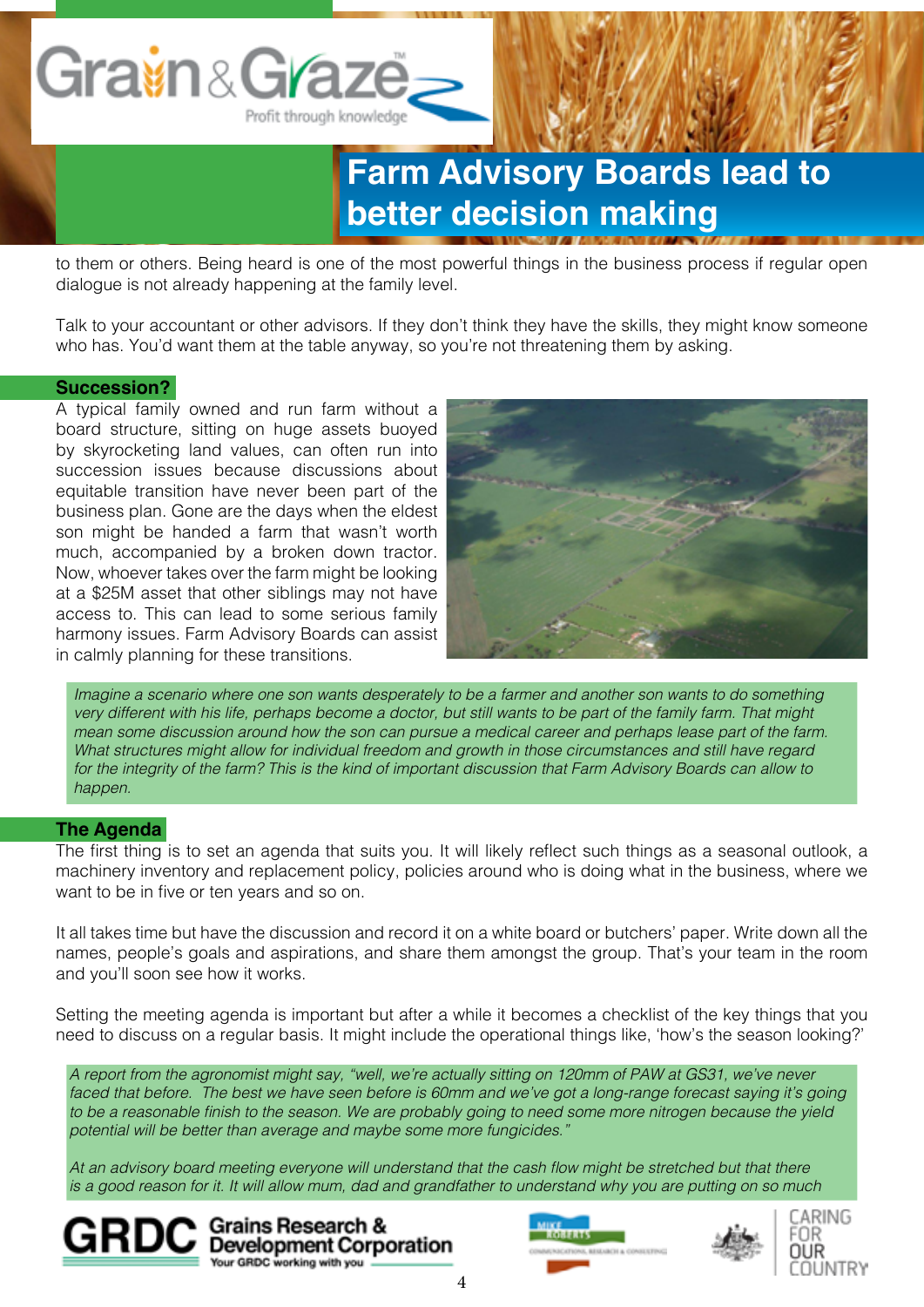

*nitrogen because they are actually involved in that discussion. Your partner might better understand that the two semi-loads of urea you need to order might require her to ring the bank manager to extend the overdraft. The important thing is that everyone in the family knows what is going on.* 

### **Grain marketing: setting direction**

Having a Farm Advisory Board is an opportunity to avoid the "it's all your fault" method of grain marketing! If the agronomist's predictions for the season bear fruit you could be looking at a significant increase over normal production. As a group you can discuss what the market is doing, how sales are going and where the opportunities are.

You can have your grain marketing advisor at the meeting or available on a conference call. As you begin to make adjustments, everyone is involved in the decision and can see how it might relate to the strategy that should already be in place for grain sales. That means that the person who is responsible for the grain sales at least has some direction and buy in from everyone at the meeting. They will feel more confident in what they are doing knowing they have the backing of the rest of the group.

If something goes pear shaped, everyone shares in the responsibility. No one person is to blame because the decision was made jointly to help provide some strategy, direction and certainty in a very uncertain, risky market.

#### **It's not always about profit maximization**

Profits drive business but life is not all about profit maximisation or even optimisation. Many decisions are motivated by personal stage of life issues. Farms can be worth a lot of money, be family owned and operated and sometimes support three generations from the property.

It is important for the board to consider how to achieve family goals and make money along the way. They will often have a strong belief that they are really only custodians of the land that will be passed to the next generation. As a group they can decide to leave it in a better state of health for those to come. That might mean better fencing, machinery and facilities, which can allow the younger ones coming through the opportunity for expansion, perhaps through sharefarming or leasing. Board discussions can be wide ranging and about managing all the business, not just specific aspects of it.

#### **Costs vs. benefit?**

Bill Long says that in his experience there are some extra costs to be incurred in running farm advisory board meetings but, like any good investment, those extra costs are soon recovered. The changes and benefits that can be implemented through the process relative to those few extra costs are huge. There are far greater risks and costs to the business if farm advisory boards are not used.

People who are being included and acknowledged for their contribution find it easier to pull in the same direction instead of pulling apart. When people are aligned, their thinking becomes focused and business direction becomes much clearer.

It's important to recognise the skills you need at the meeting, most importantly a facilitator to run things, someone to organize everyone and someone to take notes. If someone in the family has the skill that's great





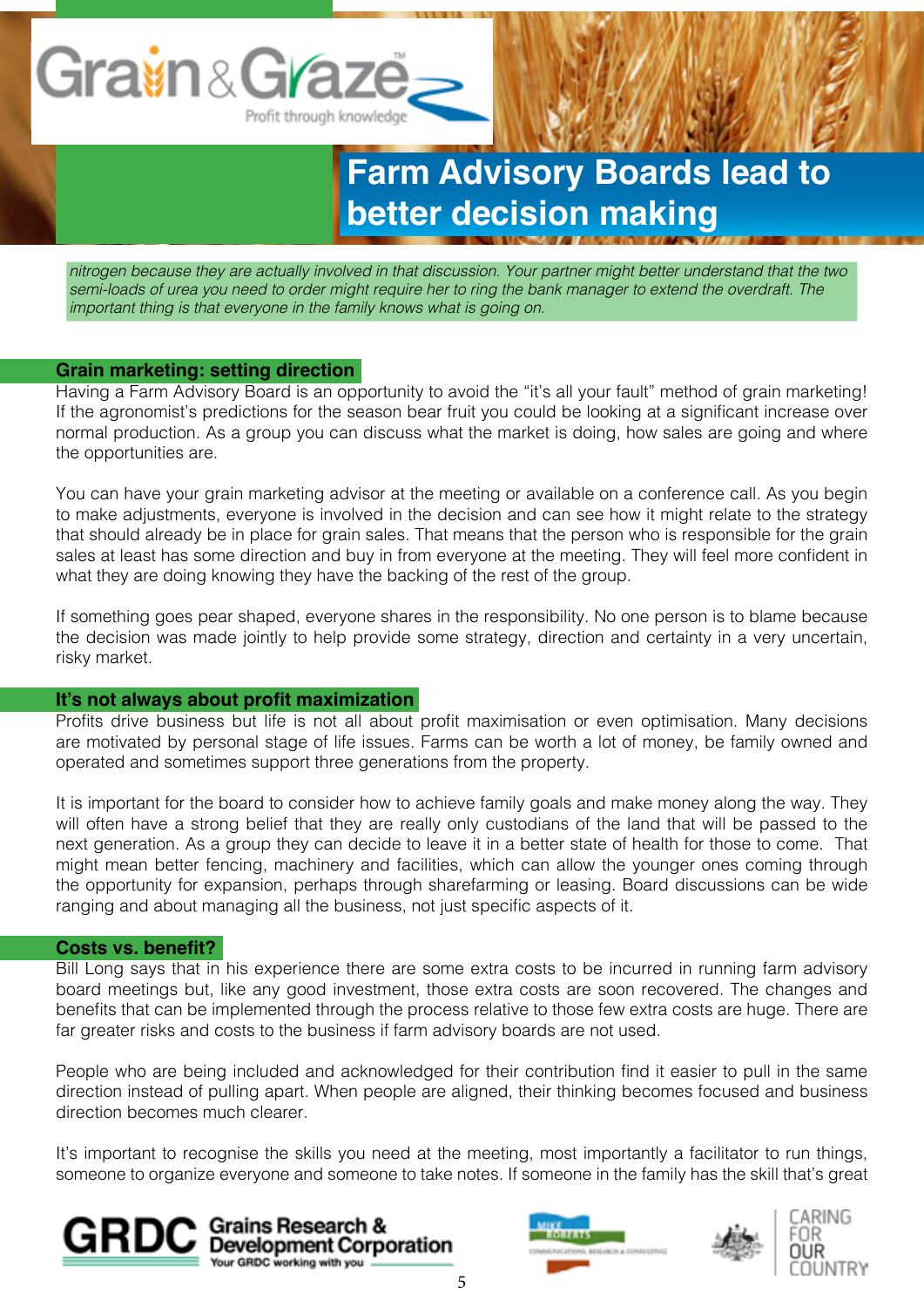but if not, getting someone in is worth it. It would pay to have someone in to do the recording just so all family members could participate rather than taking notes themselves. That service is not expensive.

### **Well run board meetings allow for emotion**

Remember that we are talking about family boards and everything is not about finances. Boards provide discipline in decision making by allowing regular discussion with all parties and that regular check in is critical to decision making processes. The process should recognise that people can experience emotions about a decision because of values and beliefs around who they are and how they view their role in the farming system. Decisions can be deferred to allow for this. Sometime people just need time to go away and think about things. A well-run board will consider the emotions and personal decisions of people in a boardroom.

### **What's the value of group discussion?**

Bill Long says, "one of the key benefits I have seen in the advisory boards I work with is that the individual *discussions that were being had between husband and wife, the farmer and the banker, the farmer and the accountant or the farmer and advisor can all happen together.* 

*It is amazing to hear the real discussion that is had when you bring people together to talk through a whole range of issues. It has been really powerful for businesses I've worked with. They have changed some business structures and are communicating so that all members of the farm business are contributing and feel a lot more comfortable about what is going on.* 

*People feel more informed, more engaged, more able to offer an opinion and really value the opportunity to hear other family members' goals and aspirations. When we talk at length about some of those goals, aspirations, wants and needs and get everyone to share them with the rest of the family members and business partners, what happens is just amazing. People help the others to get there."*

### **Advisors better understand the group goals**

The Farm Advisory Board structure makes it very clear to the advisory support people in the business what that family business wants to achieve. That can potentially change the mindset with which they offer advice and sometimes the nature of that advice. They understand your goals and aspirations because you have stated them and not just because they may have picked up snippets of information in casual one on one conversation.

With that clarity they can go about their job of helping to achieve the business objectives while taking into account some of those personal objectives. Is a



farmer motivated to buy an extra bit of land because he likes sitting on the tractor? Maybe he is hoping to get enough income to buy a new boat in a few years time. An advisor can help him get the new boat. It's a different mindset.

A farmer might have an agronomic advisor who is solely focused on achieving the highest yields when